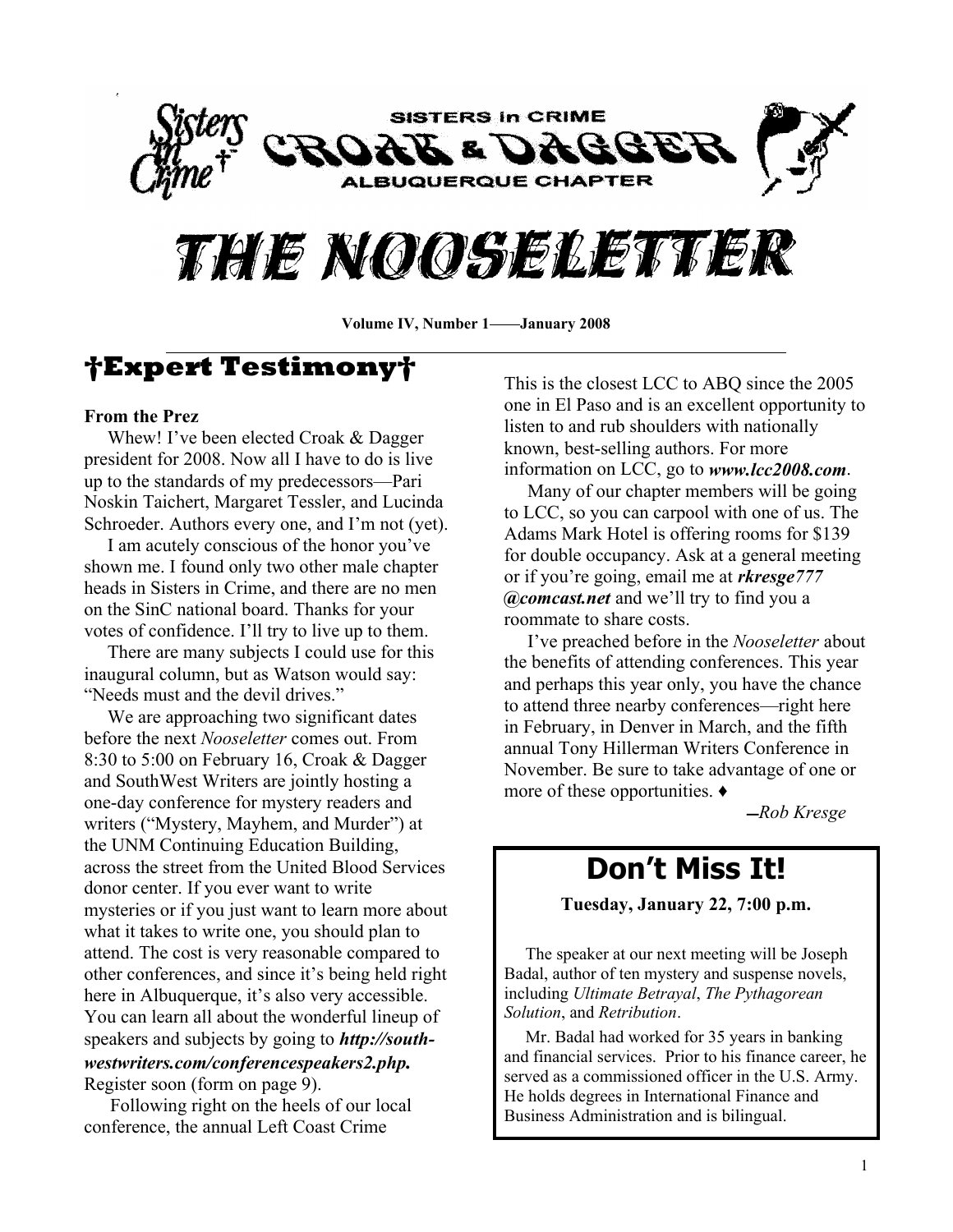### **Are You Missing Out?**

Don't miss out on what other Croak & Dagger members have to say. Join the on-line Croak & Dagger discussion group and be part of the "in" crowd." E-mail Nancy Varian at *nancy.varian@yahoo.com* and let her know you want to join.

#### **Don·t Be an Author Without Connections**

If you are an author of mystery- or crime-related works, we want your website link! E-mail Sarah Schwartz at *schwartzse@comcast.net* and give her your linking information.

#### **If You Have Something to Say, Why Not Tell Others?**

Croak & Dagger has a Speakers Bureau that lists members who have crime-related expertise to impart to others. If you are willing to share your knowledge, please e-mail Sarah Schwartz at *schwartzse@comcast.net* and give her a short bio and contact information.

### **Check Out the Croak & Dagger Website for all your Croak & Dagger information needs.** www.croak-and-dagger.com

 $\mathcal{L}_\text{max}$ 

- Upcoming Programs
- 2008 Meeting Schedule
- Membership Form
- Speakers Bureau
- Links to Mystery Websites & Websites for Your Favorite Croak & Dagger Authors
- *The Nooseletter* Archive

Sisters in Crime was founded in 1986. *The purpose of Sisters in Crime shall be ³to combat discrimination against women in they mystery field, educate publishers and the general public as to the inequities in the treatment of female authors, raise the level of awareness of their contribution to the field, and promote the professional advancement of women who write mysteries.´*

### **ROB¶S RANDOM SHOTS**

#### **January Case File Number One**

*The Alibi Club* by Francine Mathews, Bantam Books paperback, 2007, 370 pp, \$7.99.

It's no trick to find good things to say about two novels in each *Nooseletter* issue if you read about five mysteries a month, as I do. But this is different. Francine Mathews is a friend of mine, a former CIA analyst, and the prolific author of four modern mysteries, the nine volumes in the Jane Austen as sleuth series, and now four spy novels. Of her 17 books so far, 11, including *The Alibi Club*, are historical novels, a genre I particularly enjoy.

*The Alibi Club* embroiders upon a true story. It's May 1940. The Germans have broken the line of the French Army and are descending on Paris. In the city, we are quickly introduced to four people whose fates will become closely intertwined—Sally King, an expatriate American fashion model; Joe Hearst, a diplomat at the U.S. Embassy; Memphis Jones, a black American singer and dancer based upon the real Josephine Baker; and Frederic Joliot-Curie, the son-in-law of Pierre and Marie and the dean of French physicists.

 While the novel begins as a classic mystery, with Sally discovering the body of her murdered fiancé, the pace of the German advance and the crumbling of the French Government moves us rapidly into the real plot: Joliot-Curie's desperate attempt to spirit out of Paris the world's largest supplies of heavy water and metallic uranium. We are quickly introduced to a host of other important characters whose relations to the four main actors may not be immediately apparent, but when the links are revealed, we find a motley collection of aristocrats, spies, refugees, and a killer, all of whom are reminiscent of the cast of *Casablanca*.

 You can appreciate the similar potential of this novel to be filmed. *The Alibi Club* has it all appealing protagonists, loathsome villains, victims who tug at our heartstrings, and a star-crossed romance. And for those who enjoy identifying the real persons used in historical novels, you could do as I did and try to separate fiction from fact. I know my World War II history pretty well, but I could only pick out three of the more than 10 real-life individuals involved in this novel. This is an edge of your chair read and I've pleaded with the author to pen a sequel. Time will tell.  $\triangleleft$ 

²Rob Kresge (*rkresge777@comcast.net*)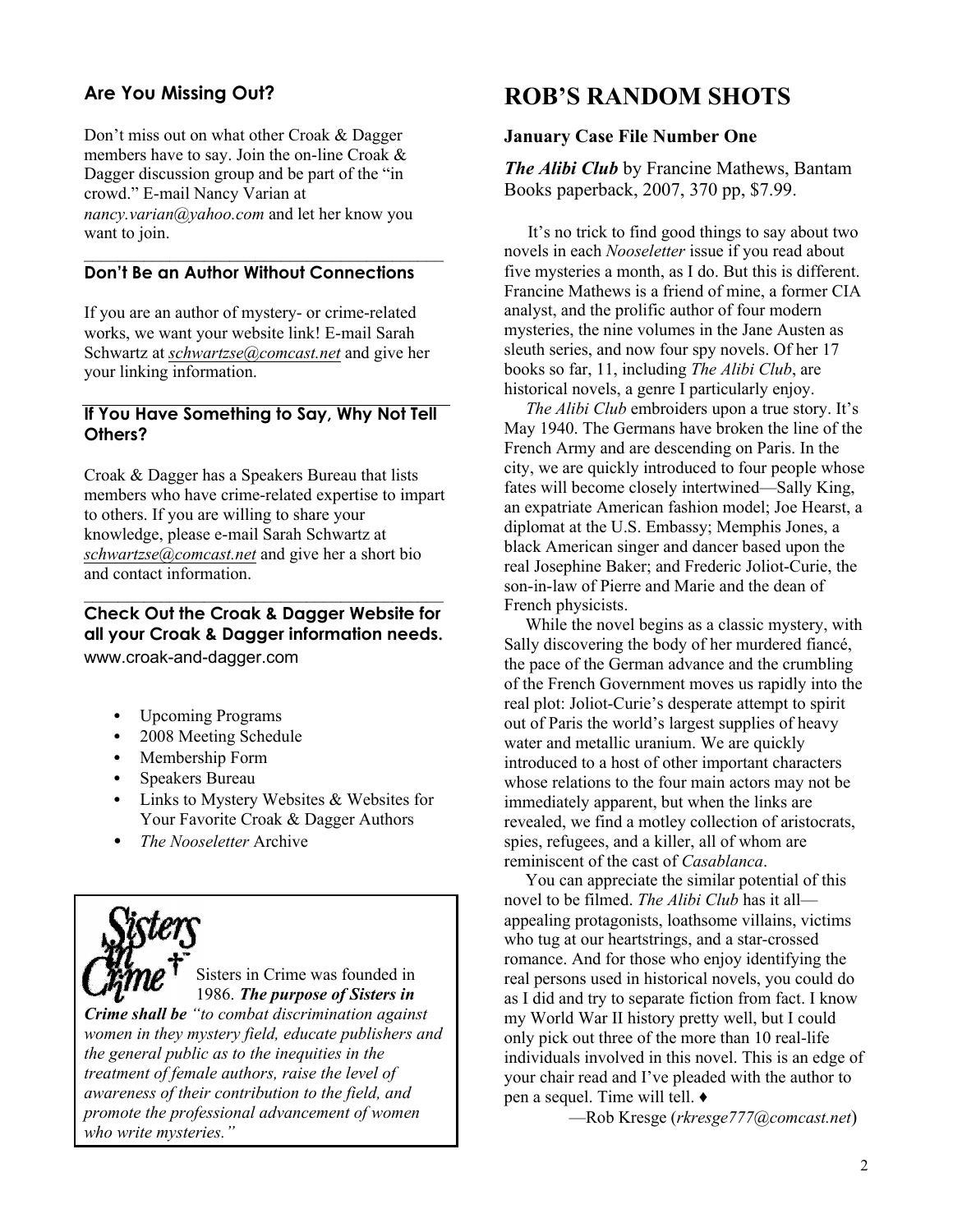#### **January Case File Number Two**

*Hard Fall* by Ridley Pearson, Hyperion paperback, 1992, 402 pages, \$5.99

 I keep having good luck with our chapter book exchange boxes. This is the second Ridley Pearson I've extracted from that trove and the second (after *The Body of David Hayes*) that I've chosen to review. Yes, he writes that well. I've hooked a Santa Fe couple on his novels and will pass this one on to them if they haven't read it.

I was intrigued by his premise—an FBI agent on the trail of a ring of bombers who have been bringing down airliners, including one on which his parents died and his son was one of only four survivors. Since I was the senior analyst responsible for warning in the CIA's Counterterrorist Center on 9/11, I wanted to see how an outsider, a best-selling author, could handle such a plot in fiction.

 He handles it well, as it turns out, even though the time frame of the book anticipates the real event by almost a decade. Al-Qaida didn't exist yet, so the bombers in Pearson's book are German nihilists operating mostly overseas. But protagonist Cam Daggett (yes, a difficult name for your hero, but his friends call him "Michigan.") begins the book by trying to arrest a German with a bomb at Washington's National Airport (not yet named for Ronald Reagan). The man blows himself and Daggett's supervisor up rather than be taken or have his device examined.

 In short order, we meet the mastermind of the German group, Anthony Kort, as he infiltrates an aircraft simulator building at a loosely disguised Boeing facility in Seattle and kills an official after extracting needed information from the simulator. Shortly thereafter, Kort uses one of his two bombs to cause a cargo aircraft to crash upon takeoff near Los Angeles. Daggett uncovers and proves to his superiors similarities to this group's *modus operandi* and the chase is on.

 When Daggett finds Kort has sneaked into Washington, an FBI task force is set up to find him and protect an upcoming conference of chemical warfare bigwigs, one of whom may be Kort's target. Incredible time pressure acts on all the characters from this point onward—hero, villain, supporting players and not least, family. All authors try to present wounded or flawed protagonists and Pearson is a master at this. Daggett falls for an FAA investigator that he is repeatedly thrown together with. But his paralyzed son's caregiver loves



Daggett, too, and knows of his attraction to the other woman. Everything comes together in

a breakneck final hundred pages of betrayals, a kidnapping, and

the surprise revelation of Kort's real target. This book came out nearly a decade before 9/11, but it eerily presages some of the tension and events of that horrible day. A highly recommended read.  $\blacklozenge$ ̛Rob Kresge (*rkresge777@comcast.net*)

#### *The Sorcerer's Circle, by Michael Siverling, St.* Martin's Press, 2006, 304 pages, \$24.99 (HC)

I simply can't remember the last time I thought of the male protagonist—in a PI novel, of all things as cute or sweet, but Jason Wilder strikes me as exactly that. Macho and unsure, clumsy and elegant, clever and obtuse, all on the same pages. I'm certain that's why Michael Siverling's first book in this series, *The Sterling Inheritance*, won St. Martin's Best PI competition a few years ago.

This author's "voice" is nothing short of endearing—a rare treat in a genre that's getting edgier by the minute. Not that I have anything against edgy. It's just kind of nice to run across a genuinely nice-guy PI series that has the added appeal of wonderfully subtle, sometimes literary, humor.

And there's another hook: Jason works for a wise, tough, sharp PI who also happens to be his mother, Victoria.

 Their tools are high tech, their mascot a one-eyed German shepherd named Beowulf, their staff a motley crew of Victoria's now retired colleagues from her life as a police detective. All have taught their prodigy their best tricks of the trade. But Jason doesn't want to be a PI. He wants to be a guitarist. He just can't get enough work, so he has to double as a tough guy.

 In *Sorcerer¶s Circle*, Jason and Victoria investigate the death of self-proclaimed psychic Elijah Messenger, who foresaw his own murder, sought help from Jason, then was killed in what was apparently a cult ritual gone macabre.

 The plot is tight, the characters unique, the mystery enough to keep you turning the pages. All this, with a downright sweet and funny guy as protagonist. That's a hard combo to beat.  $\bullet$ 

±Penny Rudolph, *penny3938@comcast.net*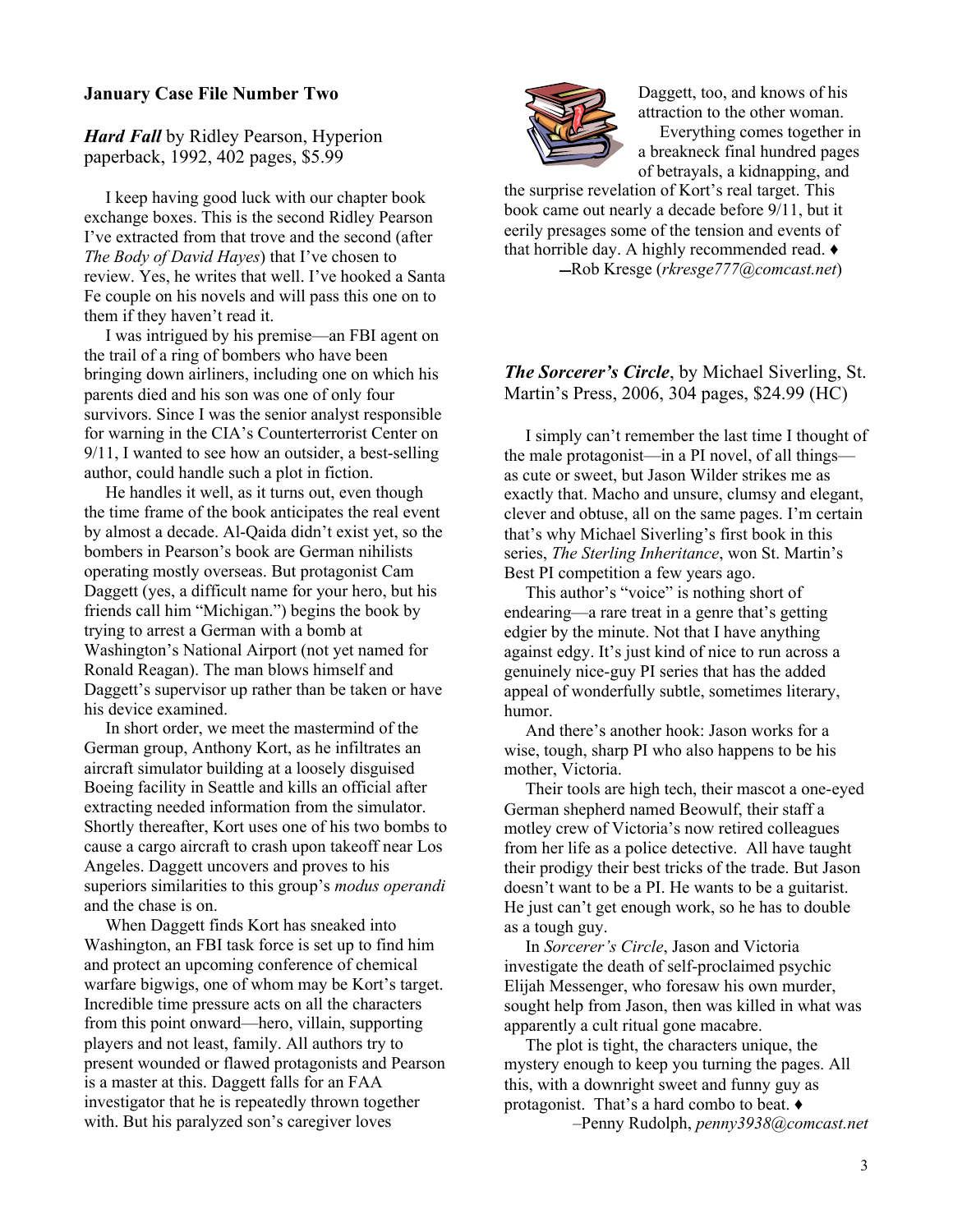*Voices*, by Alnaldur Indridson, Harvill Secker, 2006, 320 pages, \$29.95 (HC)

 Another cold dish of pleasurable reading is presented by outstanding Icelandic mystery writer Alnaldur Indridson.

 In forbidding, dark, cold Reykjavik, several days before Christmas, a murder in a basement apartment of a large four-star hotel, crammed with foreign tourists sets the scene for depressive Chief Inspector Erlendur as he leads the investigation into the murder of Gudlauger Eglisson, a former childprodigy choirboy, now doorman and annual Santa Claus to the hotel guest's children.

 Rather than retreat to his lonely, dreary apartment minus wife and estranged adult children, he chooses to run the investigation from a cold, drafty room in the hotel. Sinister relatives, rumors of thefts, prostitution and drug dealing in the hotel, and a British "cad" contribute to shifting suspicions.

 I recommend this book highly. To be uplifted in this life, sometimes you have to drink from the well of the melancholic and fractured. But this recommendation comes with warning—wear heavy clothing while reading, as the grip of Indridson's work is as icy as it is addictive. $\bullet$ 

̛Bill Hershey *hersheyw@comcast.net*

### **FOOD FOR THOUGHT«OR TO CHOKE ON**

*The Guardian* newspaper reported recently on a study that found that 77% of UK readers reread books they like. Compare that to the US where the average reader only reads four books a year, and one of every four Americans admits to not reading anything in the last year.

 According to another report from the Jenkins Group, 33 percent of American high school graduates do not read another book once they leave school. The same for 42 percent of college graduates. Fifty-seven percent of books, per the same report, are not read to the end.



### *NOOSE NEWS*

Pari Noskin Taichert's third book in her Sasha Solomon series, *The Socorro Blast*, has a January 16 publication date, but you can already find it in some Albuquerque stores.

 Her launch for *Socorro* will be at the Borders in ABQ Uptown on Saturday, January 26, at 4 pm. Apparently, the store is even creating a drink—"The Blast"—to serve that day (it's going to have lots of whipped cream and chocolate!). Pari's planning on bringing a tub of Atomic Fireballs—those wonderful hot cinnamon candies of our youth—to the event.

 She¶ll also be signing *Socorro* at Bookworks on Thursday, January 31, at 7 pm, and has other events scheduled for the next few months—including a talk at the March 25 Croak & Dagger meeting. You can find all the details on her website at: *http://www.parinoskintaichert.com*

She'd love to see you all!

 **Linda Triegel** has a short story in *Death Knell IV*, the fourth anthology of that name published by the Delaware Valley (Pa) chapter of Sisters in Crime. "Dog Days, Rabbit Nights" springs from a news item Linda read years ago about an incident in Arizona when a car blew into a swimming pool (Linda will be happy to lend you the book so you can see where she went with *that*).

 Also represented in *Death Knell IV* are Judy Clemons (author of the Stella Crown mystery series), Caroline Stafford (the Mrs. Dunlop mysteries), Mindy Starns Clark (the "Smart Chick" and "Million Dollar Mysteries" series), Robin Hathaway (*The Doctor Digs a Grave* and other Dr. Fenimore mysteries), Elena Santangelo (*By Blood Possessed* and other historical mysteries), and other members of DVSinC.

*Send news of your book signings, acceptances, contest wins, good reviews, and other blatant selfpromotion items for ³Noose News´ to Ye editor at* newsette@earthlink.net

"The central problem of the mystery is not 'who killed X,' but who *covered up* the killing of X, and *how did he succeed in creating the illusion that he did not kill X*.´

**\_\_\_\_\_\_\_\_\_\_\_\_\_\_\_\_\_\_\_\_\_\_\_\_\_\_\_\_\_\_\_\_\_\_\_\_\_\_\_\_\_\_**

̛Carolyn Wheat, *How to Write Killer Fiction*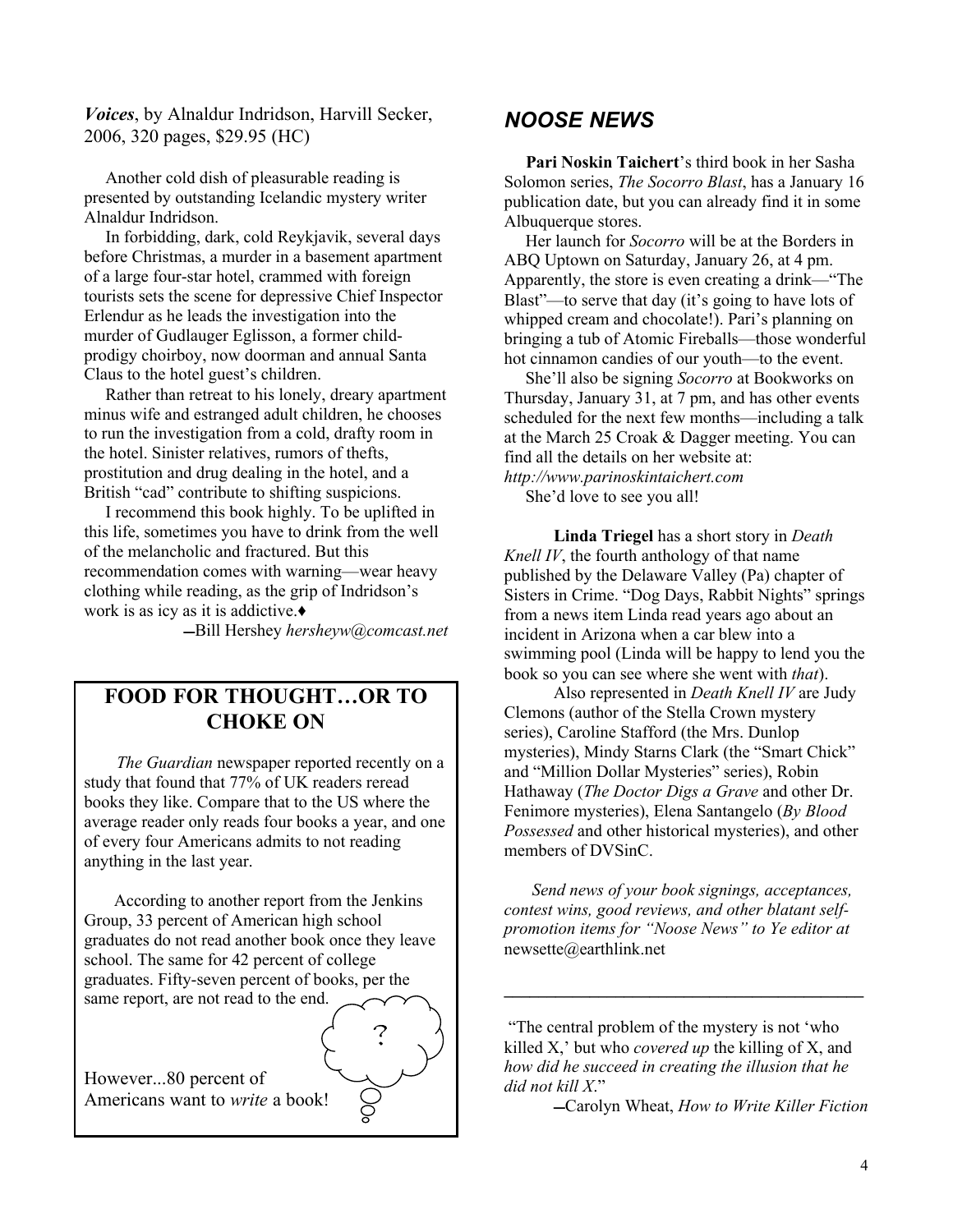### **Rob**'s Top 10 Mystery Lists-**Final (?) Version**

 I know you struggled through my previous highly opinionated "top ten" lists, but a recent re-viewing (after 20 years) of a film just released on DVD that more than confirmed my earlier esteem made me realize that I'd forgotten my lists of my 10 favorite mystery/thriller movies and TV shows and a selection of the best movies about writers, mysteries and otherwise. So here they are.

Like all those previous lists, they're meant to engender comment, criticism, and rebuttal. What are your favorites? If you have a tough time deciding, I suggest you choose, for TV at least, from the Golden Age of mystery television programming. What decade? Right now. Here's a list to start you off: There have never been so many mystery and thriller series on TV as the last couple of years, even counting the 50s, when many famous stars ventured into the world of half-hour cop and private eye shows. Don't believe me? See if I left out any of your favorites.

### **Ten Favorite Mystery/Thriller TV Shows (of all time)**

*The Fugitive Moonlighting Monk Burn Notice McGyver The Agency Columbo Tenspeed and Brownshoe* (Ben Vereen and Jeff Goldblum—one season) *Hill Street Blues NYPD Blue* (first season with David Caruso)

#### **My Ten Favorite Mystery/Thriller Movies**

*The List of Adrian Messenger* (not on DVD; George C. Scott, Burt Lancaster, Tony Curtis, Kirk Douglas, Rock Hudson)

*A Shot in the Dark* (Pink Panther II; Peter Sellers as Clouseau)

*To Catch a Thief* (Cary Grant and ahhh, Grace Kelly)

*Rear Window* (James Stewart and ahhh again) *Psycho* (the Hitchcock version, not the remake) *Charade* (Cary Grant and—heavy sigh—Audrey Hepburn)

*Zodiac* (2007; a gem on many critics' top ten lists) *The Usual Suspects* (Kevin Spacey never better)

*The Third Man* (Joseph Cotton, Orson Welles, Trevor Howard, Alida Valli) *Tinker, Tailor, Soldier, Spy* (Alec Guinness in the quintessential John LeCarre spy movie)

### **Top 10 Films About Writers (Mystery and otherwise)**

*American Dreamer* (write like your favorite author, win a trip to Paris; JoBeth Williams, Tom Conti) *Shakespeare in Love* (the bard and Gwyneth Paltrow—one for the ages) *Stranger Than Fiction* (Emma Thompson has writer's block, Will Farrell plays against type) *The Third Man* (remember, Joseph Cotton was a writer of Westerns; Orson Welles) *Romancing the Stone* (Michael Douglas, Kathleen Turner) *The Bad and the Beautiful* (Kirk Douglas seduces screenwriter Dick Powell's wife) *Ace in the Hole* (just released on DVD; Kirk Douglas Oscar-worthy as corrupt newsman) *Any Ellery Queen film* (the elder Ellery was a cop, but young Ellery was a writer) *His Girl Friday* (Cary Grant, Roz Russell as a female Hildy Johnson from the original play, *The Front Page*) *The Secret Window* (Johnny Depp as a mystery short story writer) *All the President¶s Men* (Redford and Hoffman)

#### (continued next page)

### **CALL FOR SUBMISSIONS**

 **INDIAN COUNTRY ANTHOLOGY:** An anthology of original *noir* short stories set in Indian Country will be released next year. The editors are seeking stories that take place in Indian Country, which includes Canadian reserves, U.S. reservations, Alaska, Hawaii, and Mexican Indian land, and/or stories that revolve around Native characters.

 Stories may be historical, literary and/or crime fiction, as long as they are previously unpublished; stories that take place in the Eastern or Southern United States are particularly needed. Writers of First Nation ancestry are especially invited to submit. Emerging writers, as well as established authors, are encouraged to send their work.

 Stories should be 3,000-6,000 words, and the deadline is May 15, 2008. Pay will be approximately \$200, and rights revert back to the author. Direct any questions or send stories via e-mail to *IndianCountryAnthology@gmail.com.*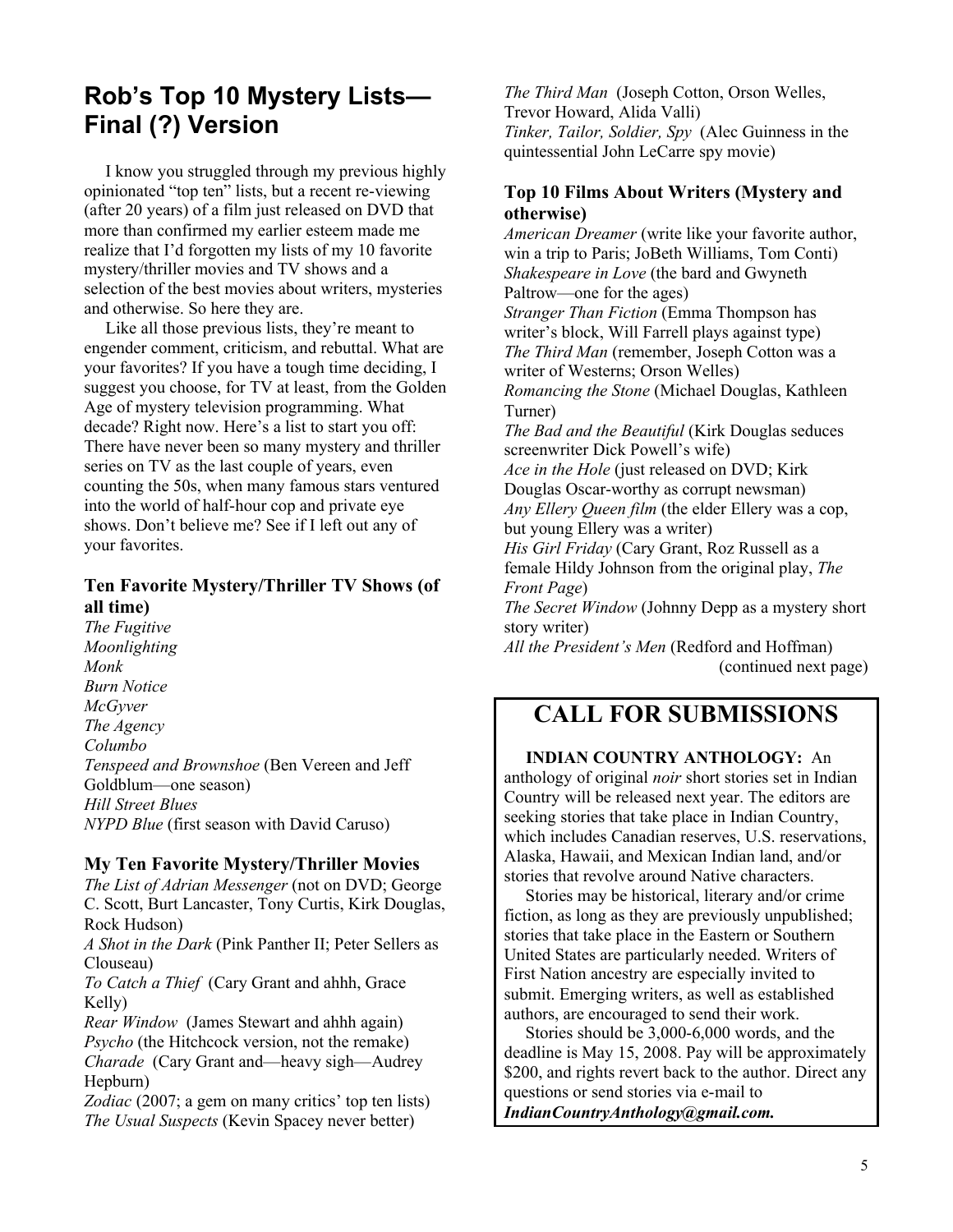### **Rob's Top Ten** (continued)

### **Today¶s Mystery and Thriller Series (in no particular order)**

*CSI: Las Vegas CSI: Miami CSI: New York Law & Order* (original) *Law & Order: Criminal Intent Law & Order: Special Victims Unit Criminal Minds Women¶s Murder Club The Wire 24 Lost Murder by the Book* (true crime on TRU-TV, formerly Court TV) *R.L. Stine¶s Goosebumps* (on the Cartoon Network) *The Closer Saving Grace Cold Case Without a Trace NCIS The Unit 48 Hours Mystery The First 48 Monk Burn Notice Psych Life Bones The Ghost Whisperer Moonlight Numb3rs Murder 101 Jane Doe Mystery Woman*

Which are your favorites? Send comments, additions, and you-gotta-be-kidding's to Rob at *rkresge777@comcast.net* Ƈ

*MacBride*

## *Wanted:* **BOOK BOX MONITOR**

 Since the Croak and Dagger chapter was founded, we have encouraged members and visitors to bring to meetings any book they'd like to share and exchange it for a book from our book boxes. If you haven't brought a book, you're encouraged to take one home anyway.

 Over three years, the original box has grown to three. At the December meeting, C&D board members culled out enough of those to reduce the books to less than two full boxes. Now we are looking for a volunteer to store those boxes and bring one (or both if you're so inclined) to future meetings.

 As a testimonial to the power of process, a former board member says, "The book exchange boxes saved my marriage. I get grumpy when I'm out of good mysteries to read. When I complained, my wife said, 'Go to the garage and get a book out of the boxes."

If you'd like to pick up this easy monthly task, and maybe borrow a book or two between meetings, contact Rob Kresge at *rkresge777@comcast.net.*

# **In the Loop**

If you haven't done so already, all members are invited to join the Croak & Dagger community group, an online gathering place.

 Exchange information about mystery books, movies, and TV shows. Share news about local and national mystery events. Participate in occasional online classes. Join us! For more information and instructions, e-mail *contact@croak-anddagger@yahoo.com.*

\*\*\*\*\*\*\*\*\*\*\*\*\*\*\*\*\*\*\*\*\*

### Magical Mystery Tour

Mystery readers, and fans of *The Maltese Falcon* in particular, who find themselves in San Francisco shouldn't miss a unique City landmark. Just over the Stockton Street tunnel off Clay Street, on an alley called Burritt Street, a bronze marker is affixed to the side of an otherwise uninteresting building. It reads: "On approximately this spot, Miles Archer, partner of Sam Spade, was done in by Brigid O'Shaughnessy."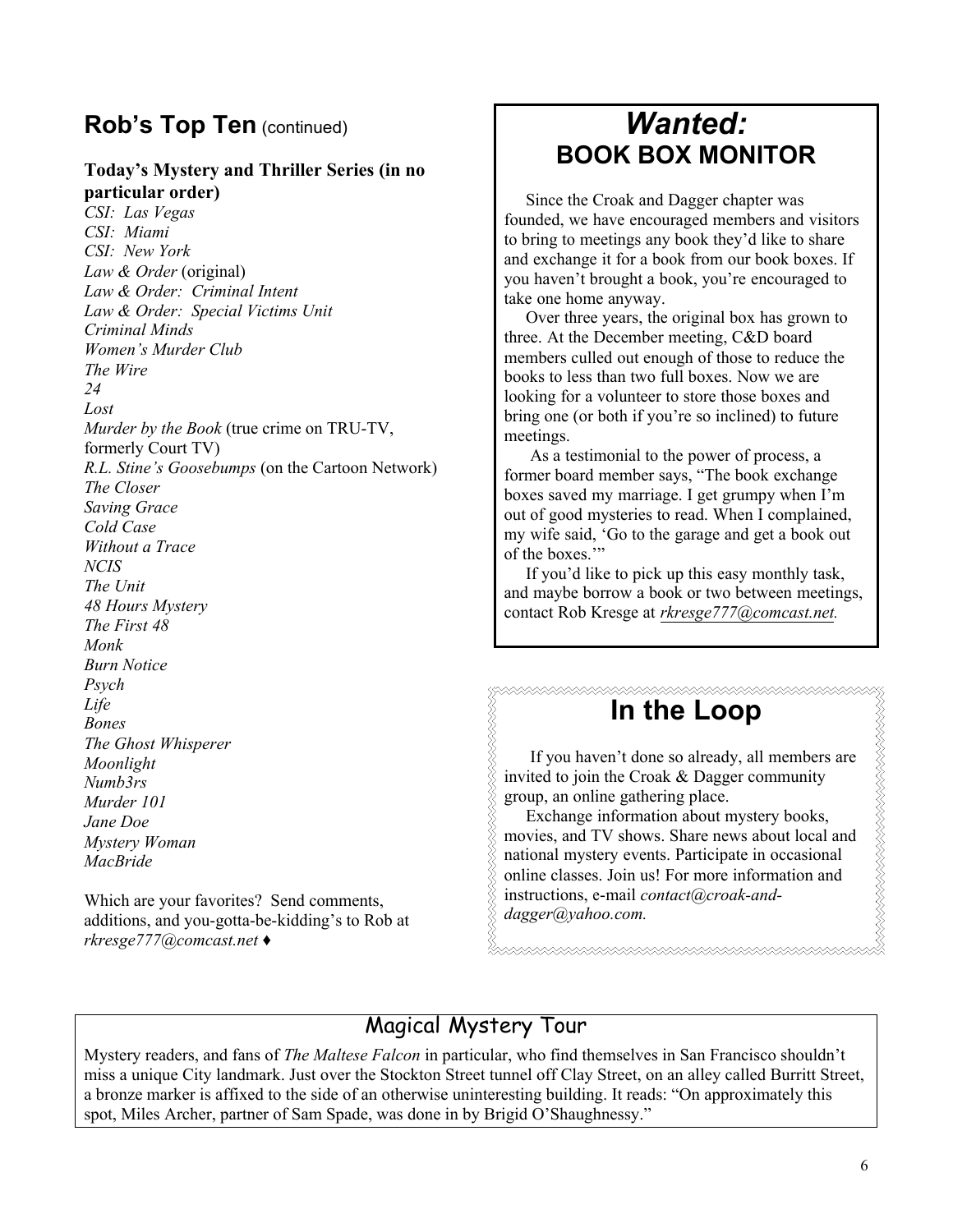### **Grande Dames and Great Detectives**



 Most writers grow fond of the characters they create, but there must be a special relationship between writers and series characters who, with skill on the writer's part and staying power on the character's, appear to change and mature through the life of the series. Between female mystery writers and their detectives, there is an even more finely tuned rapport. These ladies must be at least a little in love with their creations.

Was Roderick Alleyn Dame Ngaio Marsh's ideal man? In fiction, reader identification is crucial; the reader, if male, must want to be the hero, the female reader must want to meet him. In order to create so admirable and desirable a character on the printed page, the writer must see him clearly in her mind before ever she sets fingers to keyboard.

Alleyn first appeared in 1934 in *A Man Lay Dead* and last in 1982 in *Light Thickens*, having aged gracefully in the interval by no more than a dozen years. Perhaps his marriage to painter Agatha Troy—they met in *Artists in Crime* and became engaged in *Death in a White Tie*—accounts for his ageless grace.

 Alleyn is Oxford-educated; his father was in the diplomatic service, but Rory unaccountably chose to be a policeman. He is described at  $6'2'$ , "his eyes" grey with corners that turn down; they look as if they would smile easily, but his mouth doesn't"  $(A)$ *Man Lay Dead*), as "terribly good-looking and remote" (*Death in a White Tie*), as "monkishlooking with a fastidious mouth and well-shaped head" (*A Wreath for Rivera*), and frequently as looking like a grandee. Troy finds him a perfect subject, and painted him from memory after their first meeting.

 Personally, I find Alleyn a little too good to be true, or comfortable to be around. Josephine Tey's Alan Grant, on the other hand, perhaps because he is less graphically defined, seems easier to live with. Grant too doesn't like the conventional idea of a policeman (none of these heroes do; one wonders what the genuine article does look like.) Grant is a bachelor, "six-foot-odd" (in *The Daughter of Time*),

"slight of build" and "chic" of dress (*The Man in the Queue*). He is well-off financially, having inherited money from an aunt in Australia to supplement his salary from the Yard.

 He is human enough to have a hobby (fishing, which he describes to his doctor as "somewhere" between a sport and a religion"), to be a little on the clumsy side (falling through a trapdoor while chasing a crook land him in the hospital where the discovers the perils of historical research in *The Daughter of Time*), and to suffer from overwork like any other civil servant (the fishing was prescribed for an attack of nerves leading to Scotland and *The Singing Sands*).

P.D. James's ideal man is Adam Dalgliesh, who is also  $6'2'$  and dark (I'd hazard a guess that all these writers are petite blondes). He has a "detached, ironic, and fundamentally restless spirit," which is reflected in the poems he writes to get his mind off his cases. Dalgliesh is a widower, with no family but an elderly Aunt Jane in Sussex. James herself has described him (in an article in *Murder Ink*) as ³a very private person, self-sufficient, uninvolved, a professional detective dedicated to his job, totally unused to the claims, emotional and domestic, which a wife and family would make on him." He does have a lady friend to whom he is on the verge of proposing in *Unnatural Death*, but she wises up and dumps him (if any lady may be said to do such a thing to Adam Dalgliesh).

There are other detectives in this mold—Margery Allingham carries on an on-again-off-again romance with one Albert Campion—but not all female writers by any means are devoted to them. Dorothy L. Sayers's Lord Peter Wimsey is another kettle of red herring altogether—an amateur not a professional detective, he is small, with straw-colored hair, a long face and pointed chin, grey (sometimes blue) eyes, attractive or not depending on whether you are Harriet Vane observing her sleeping lord in a punt on the Cherwell or a murderer having been caught by Peter's formidable intelligence and skewered by his sharp wit. (Or depending, if you've seen the TV series, whether you prefer Ian Carmichael or Edward Petherbridge as Wimsey; this writer is decidedly in the latter camp.) Readers, like other impressionable adolescents, are subject to crushes on the likes of Peter Wimsey, but they don't last.

Modern writers, from Christie's Miss Marple to Janet Evanovitch's Stephanie Plum, tend to prefer sleuths of their own gender, but this takes us into almost another genre. For a romance-writer-turnedmystery-reader, I retain a lingering yen for a hero.  $\triangleleft$ ̛Linda Triegel*, ljt23@earthlink.com*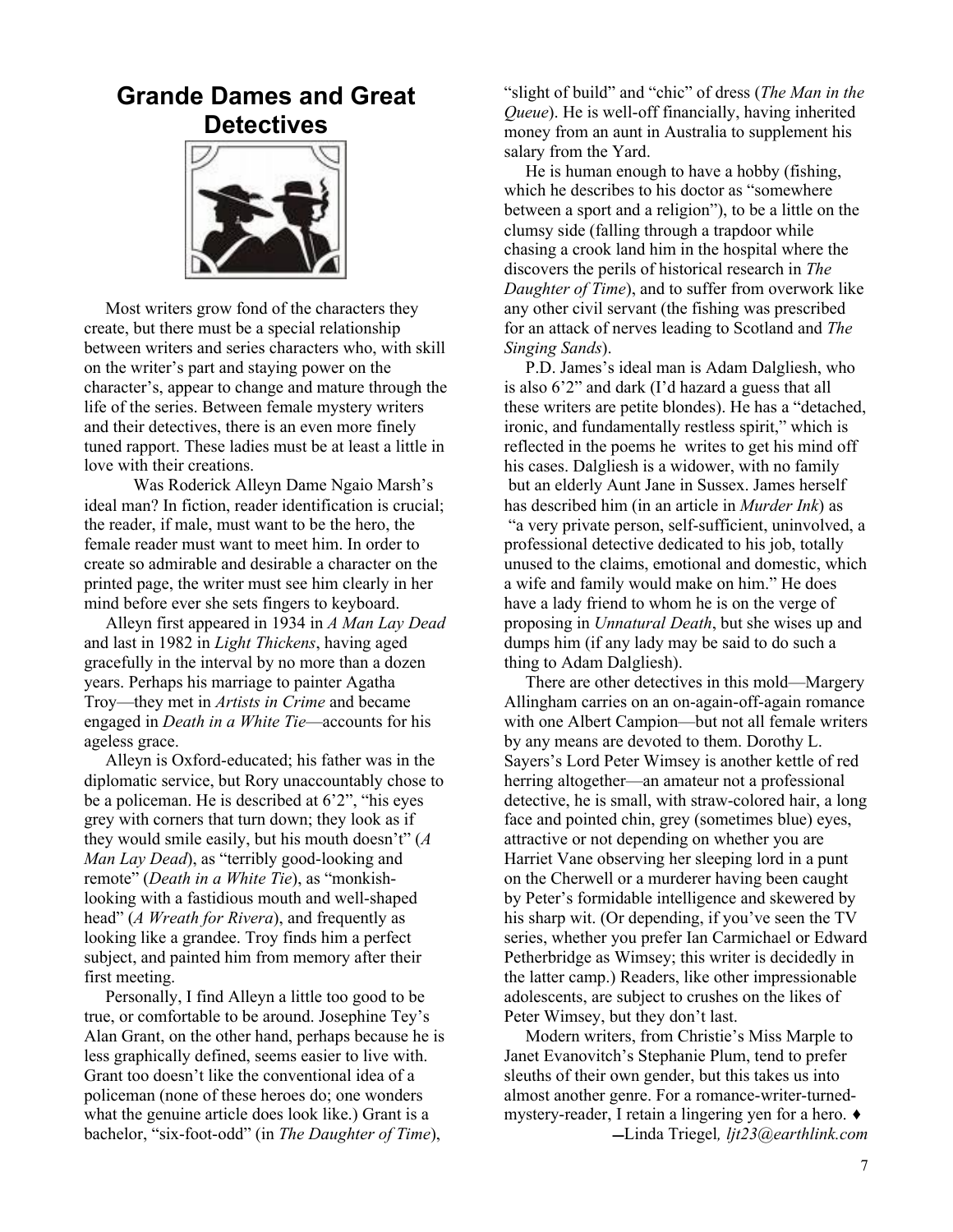# MYSTERY, MAYHEM, and MURDER



# **SOUTHWEST WRITERS and CROAK & DAGGER**

present **Susan Dunlap**,

founding member and past president of Sisters in Crime—and an Anthony-winning author of numerous books and short stories, including the Jill Smith mysteries, the Kiernan O'Shaughnessy series, and *A Single Eye*, the first book in a new series featuring stuntwoman Darcy Lott—speaking on "Sisters in Crime: Twenty Years of Mystery."

**Saturday, February 16, 2008**

WHERE: The MCM Eleganté Hotel, 2020 Menaul NE, Albuquerque, NM.

**WHEN:** February 16, 2008, 6:30-9:00 p.m.

### **REGISTER BY FEBRUARY 1, 2008 TO TAKE ADVANTAGE OF THE EARLY BIRD RATE**

**By mail:** Fill out and mail the REGISTRATION FORM (next page, or on the SouthWest Writers website) with your check or credit card information to SouthWest Writers, 3721 Morris NE, Albuquerque, NM 87111 (postmark by 2/1/2008 for early bird rate).

**By phone:** Call the SWW office at 505-265-9485 between 9:00 a.m. and noon, Monday through Friday (credit card only). **Online:** Visit the SWW website (www.southwestwriters.org) to register online (credit card only).

**Advance reservations for the Banquet are required and must be received no later than**

**February 13.**

### **A Conference for Mystery Writers and Mystery Fans Saturday, February 16, 2008**

WHERE: The UNM Continuing Education Building, 1634 University Blvd. NE (just north of Indian School Road), Albuquerque, NM.

**WHEN:** February 16, 2008. Conference check-in (at the UNM Continuing Education Building) will be from 8:00-8:30 a.m. followed by the conference from 8:30-5:00.

WHAT: Conference Registration includes conference presentations and materials, lunch with featured speaker Larry Barker, refreshments, and the possibility of a 10-minute pitch session with either an agent or an editor.**The number of pitch sessions is limited, and the sessions will be assigned on a first-come basis.** Banquet Registration includes dinner at the MCM Eleganté with keynote speaker Susan Dunlap.

#### WHO: **Speakers for the daytime Conference include:**

- Toni Plummer, editor, Thomas Dunne Books "What Every Aspiring Mystery Writer Should Know"
- Jess Benson, Poison & Drug Information Center "A Writer's Guide to Creating a Perfect Poisoning"
- Zoe Fishman, literary agent, Lowenstein-Yost Associates "The Perfect Pitch"
- Dr. Michelle Barry, Office of the Medical Investigator "Gunshot Wounds: Murder by the Bullet"
- Larry Barker, investigative reporter, KRQE News 13 "New Mexico's Greatest Murder Mystery"
- Dianne O'Connell, book doctor "The Key to Writing Success: Mastering Point of View"
- Lucinda Schroeder, former special agent, U.S. Fish and Wildlife Service "The Language of Liars"
- Shirley Raye Redmond, award-winning author "How to Hatch a Mystery Plot and Make it Chirp"
- Phil Young, former special agent, National Park Service "A Grand Canyon Divorce"

#### **REGISTER BY FEBRUARY 1, 2008, TO TAKE ADVANTAGE OF THE EARLY BIRD RATE BANQUET DEADLINE: FEBRUARY 13, 2008**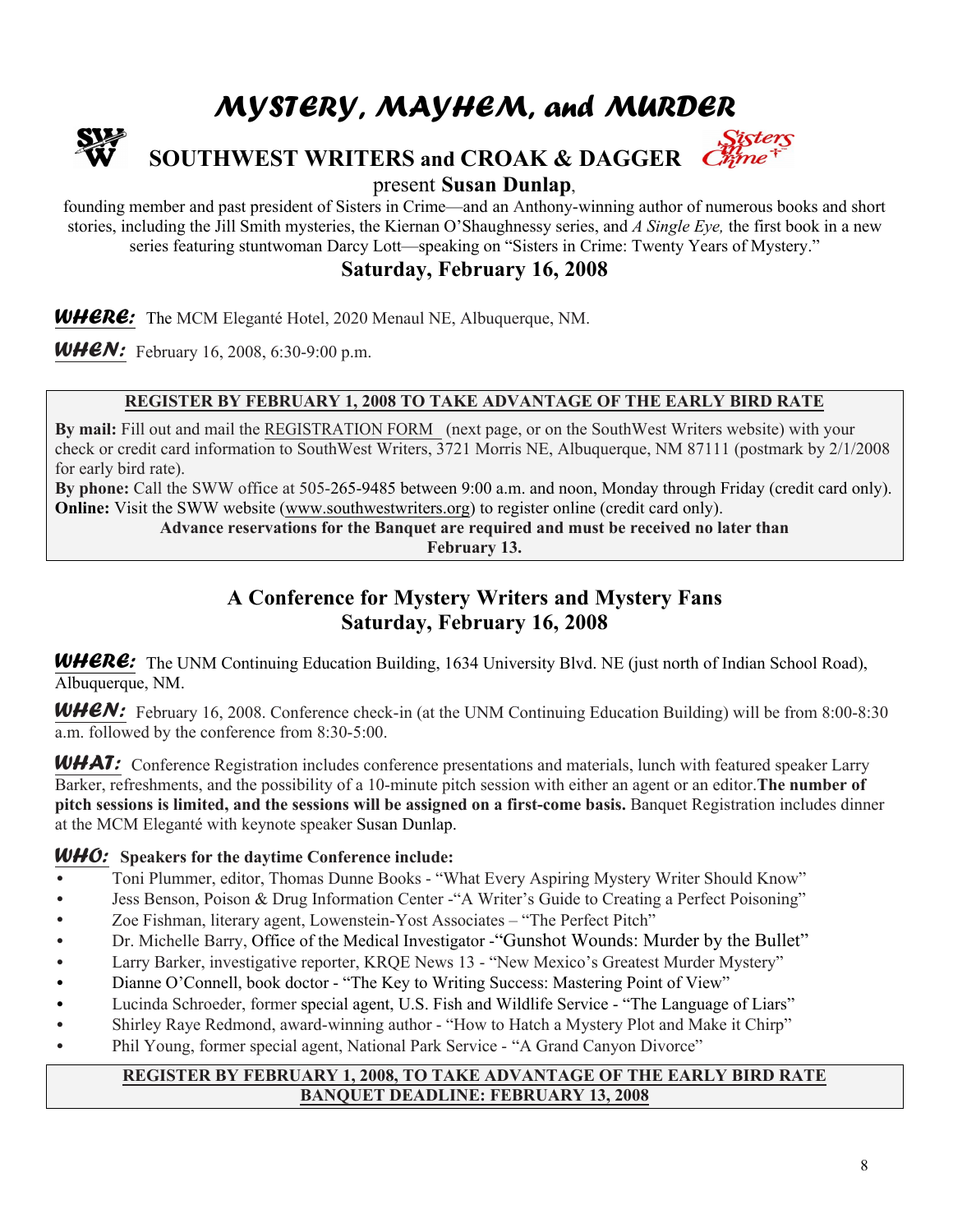### **REGISTRATION FORM**

| NAME:<br><u> 1989 - Johann Stoff, deutscher Stoffen und der Stoffen und der Stoffen und der Stoffen und der Stoffen und d</u>                                                                                                                                                                                                                                                                                                                                                                                                                                                                                                                                                                                                                                                                                                                                                                                                                                |
|--------------------------------------------------------------------------------------------------------------------------------------------------------------------------------------------------------------------------------------------------------------------------------------------------------------------------------------------------------------------------------------------------------------------------------------------------------------------------------------------------------------------------------------------------------------------------------------------------------------------------------------------------------------------------------------------------------------------------------------------------------------------------------------------------------------------------------------------------------------------------------------------------------------------------------------------------------------|
| ADDRESS:                                                                                                                                                                                                                                                                                                                                                                                                                                                                                                                                                                                                                                                                                                                                                                                                                                                                                                                                                     |
|                                                                                                                                                                                                                                                                                                                                                                                                                                                                                                                                                                                                                                                                                                                                                                                                                                                                                                                                                              |
|                                                                                                                                                                                                                                                                                                                                                                                                                                                                                                                                                                                                                                                                                                                                                                                                                                                                                                                                                              |
|                                                                                                                                                                                                                                                                                                                                                                                                                                                                                                                                                                                                                                                                                                                                                                                                                                                                                                                                                              |
|                                                                                                                                                                                                                                                                                                                                                                                                                                                                                                                                                                                                                                                                                                                                                                                                                                                                                                                                                              |
| Are you a current member of Croak & Dagger? _________ YES ________ NO                                                                                                                                                                                                                                                                                                                                                                                                                                                                                                                                                                                                                                                                                                                                                                                                                                                                                        |
| How did you learn about this conference?<br>I am most interested in (please rank): The craft of writing mysteries Forensic information                                                                                                                                                                                                                                                                                                                                                                                                                                                                                                                                                                                                                                                                                                                                                                                                                       |
|                                                                                                                                                                                                                                                                                                                                                                                                                                                                                                                                                                                                                                                                                                                                                                                                                                                                                                                                                              |
|                                                                                                                                                                                                                                                                                                                                                                                                                                                                                                                                                                                                                                                                                                                                                                                                                                                                                                                                                              |
| THE CONFERENCE AND THE BANQUET ARE SEPARATE.                                                                                                                                                                                                                                                                                                                                                                                                                                                                                                                                                                                                                                                                                                                                                                                                                                                                                                                 |
| YOU MAY REGISTER FOR ONE OR FOR BOTH.                                                                                                                                                                                                                                                                                                                                                                                                                                                                                                                                                                                                                                                                                                                                                                                                                                                                                                                        |
| Conference (non-member registration includes a one-year membership in both SWW and Croak & Dagger):<br>@ \$99.00 member cost, if a member of either SWW or C&D (early bird rate)<br>$\frac{\sqrt{2}}{2}$<br>(a) \$109.00 member cost, if a member of either SWW or C&D (registered after $2/1/08$ ) $\overline{\$}$<br>$(a)$ \$159.00 non-member cost - includes one-year memberships (early bird rate)<br>@ \$169.00 non-member cost - includes one-year memberships (registered after $2/1/08$ ) \$<br>Banquet (Advance Reservation Required - Banquet registration must be received NO LATER THAN 2/13):<br>$(a)$ \$35.00 (early bird rate)<br>$(a)$ \$38.00 (registered after 2/1/08)<br>$\mathbb{S}$<br><b>TOTAL:</b><br>Indicate method of payment:<br>Check or money order (made out to SouthWest Writers)<br>MasterCard Visa (The only credit cards we accept are MasterCard and Visa)<br>If paying by credit card: Cardholder Name:<br>Card Number: |
| Expiration Date: Security Code: (last 3 digits of the number near your signature)                                                                                                                                                                                                                                                                                                                                                                                                                                                                                                                                                                                                                                                                                                                                                                                                                                                                            |
|                                                                                                                                                                                                                                                                                                                                                                                                                                                                                                                                                                                                                                                                                                                                                                                                                                                                                                                                                              |
| City: <u>City:</u> Zip: Zip:                                                                                                                                                                                                                                                                                                                                                                                                                                                                                                                                                                                                                                                                                                                                                                                                                                                                                                                                 |
|                                                                                                                                                                                                                                                                                                                                                                                                                                                                                                                                                                                                                                                                                                                                                                                                                                                                                                                                                              |
| LUNCH PREFERENCE FOR THOSE ATTENDING THE DAYTIME CONFERENCE:<br>Chicken wrap<br>Vegetarian wrap<br>Please tell us if you have special diet requirements or allergies:<br><b>BANQUET PREFERENCE FOR THOSE ATTENDING THE EVENING BANQUET:</b><br>Mediterranean Stuffed Chicken Breast<br>Vegetarian Lasagna<br>Please tell us if you have special diet requirements or allergies:                                                                                                                                                                                                                                                                                                                                                                                                                                                                                                                                                                              |
|                                                                                                                                                                                                                                                                                                                                                                                                                                                                                                                                                                                                                                                                                                                                                                                                                                                                                                                                                              |
| IF YOU ARE A MYSTERY WRITER AND WOULD LIKE A 10-MINUTE PITCH SESSION, PLEASE<br><b>INDICATE YOUR FIRST AND SECOND PREFERENCE:</b><br>Toni Plummer, associate editor, Thomas Dunne Books, a division of St. Martin's Press, New York<br>Zoe Fishman, literary agent, Lowenstein-Yost Associates, New York                                                                                                                                                                                                                                                                                                                                                                                                                                                                                                                                                                                                                                                     |
| NOTE: The number of pitch sessions is limited. We will try to accommodate everyone, but pitch sessions will be<br>assigned on a first-come basis and we cannot guarantee that everyone will get a session. Early registration will<br>increase your chance of getting the pitch session of your choice.                                                                                                                                                                                                                                                                                                                                                                                                                                                                                                                                                                                                                                                      |